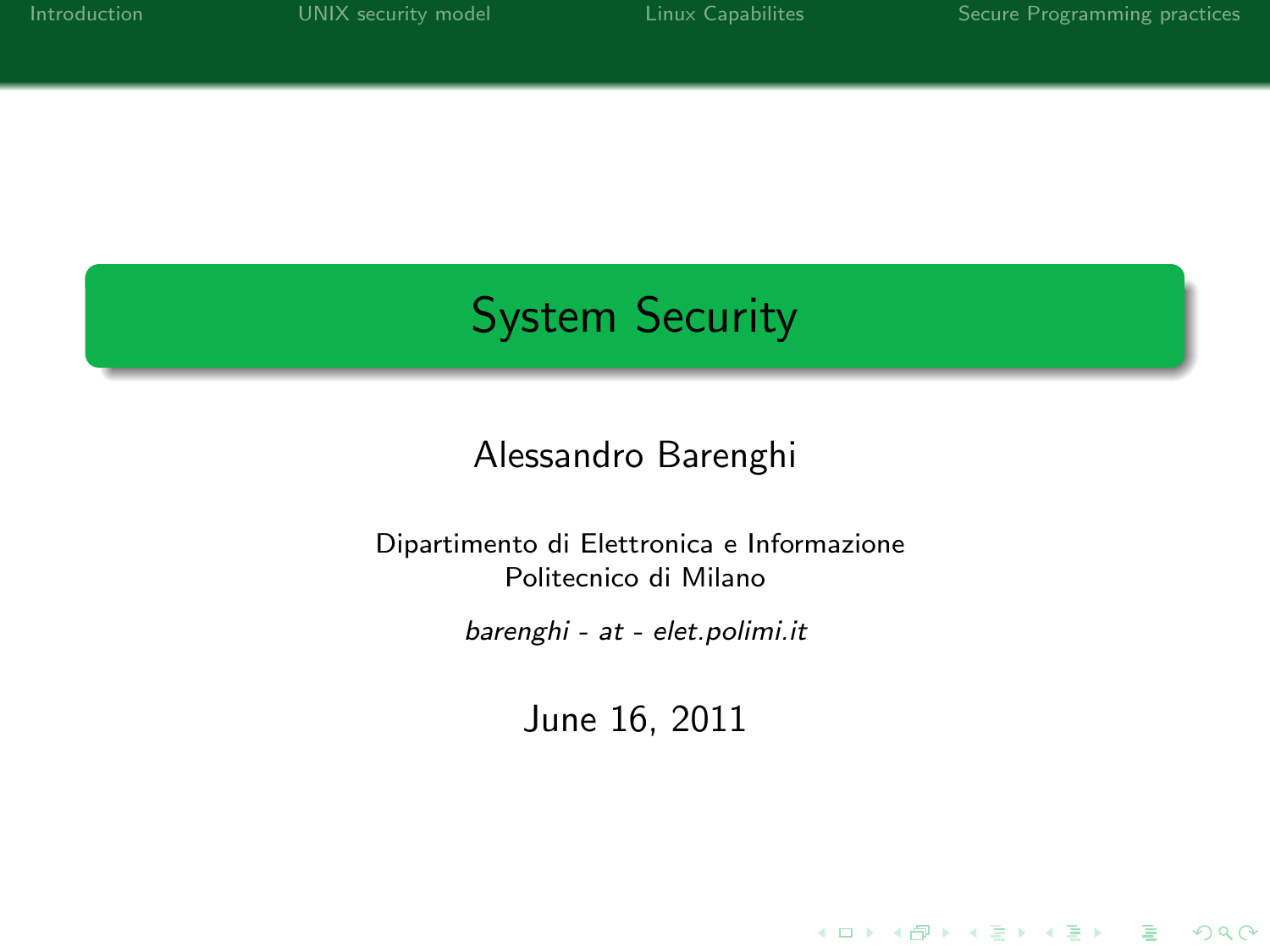### Recap

### By now, you should be familiar with...

- System administration and userspace system programming
- Network administration and userspace network programming
- Linux kernel module programming and Netfilter tinkering
- <span id="page-1-0"></span>• Fundamentals of security concepts and transport level security of WiFi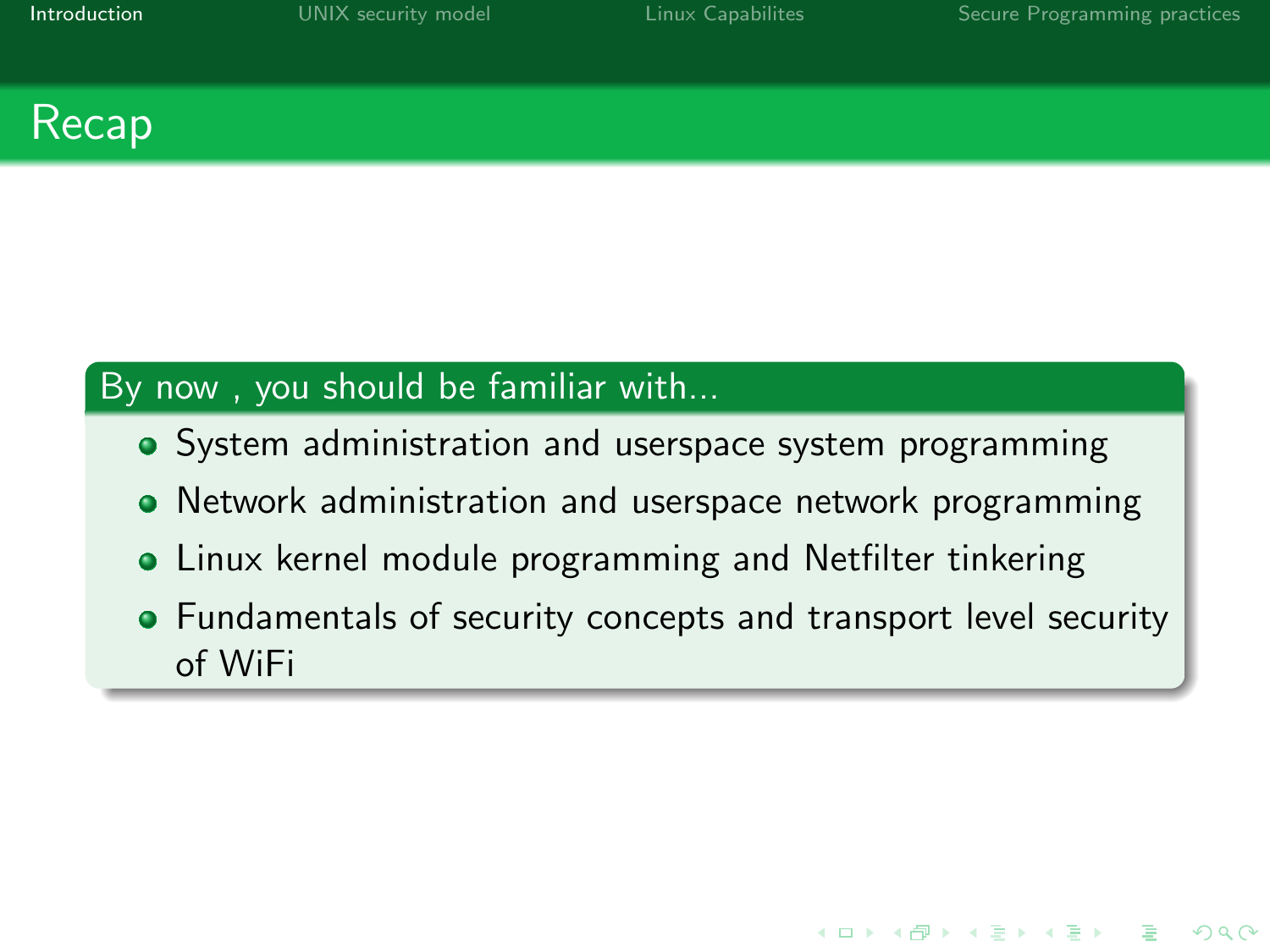K ロ > K 個 > K 差 > K 差 > → 差 → の Q Q →

### Lesson contents

### **Overview**

- The \*nix user control and file permission model
- **Linux Capabilites based permission control**
- Secure programming practices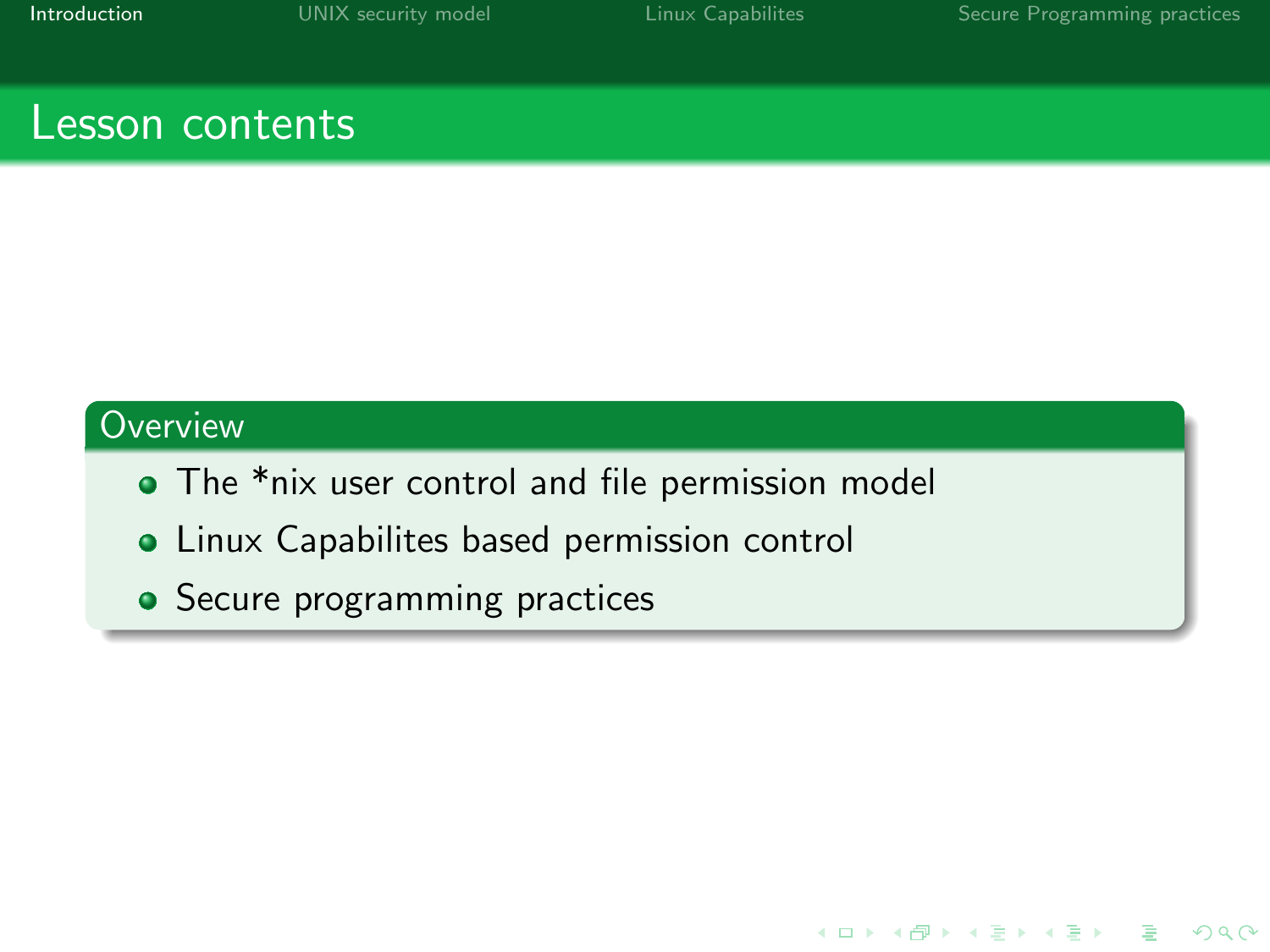### How to train your users

#### **Overview**

- Linux<sup>a</sup> are natively conceived as a multi-user operating system
- Multiple users will naturally perform different task, and have different needs on the machine
- To avoid abuses, the user access to the hardware should be somehow restricted
- It should also be possible to unite users in groups, in order to ease the control

<span id="page-3-0"></span><sup>a</sup>and more in general all the Unices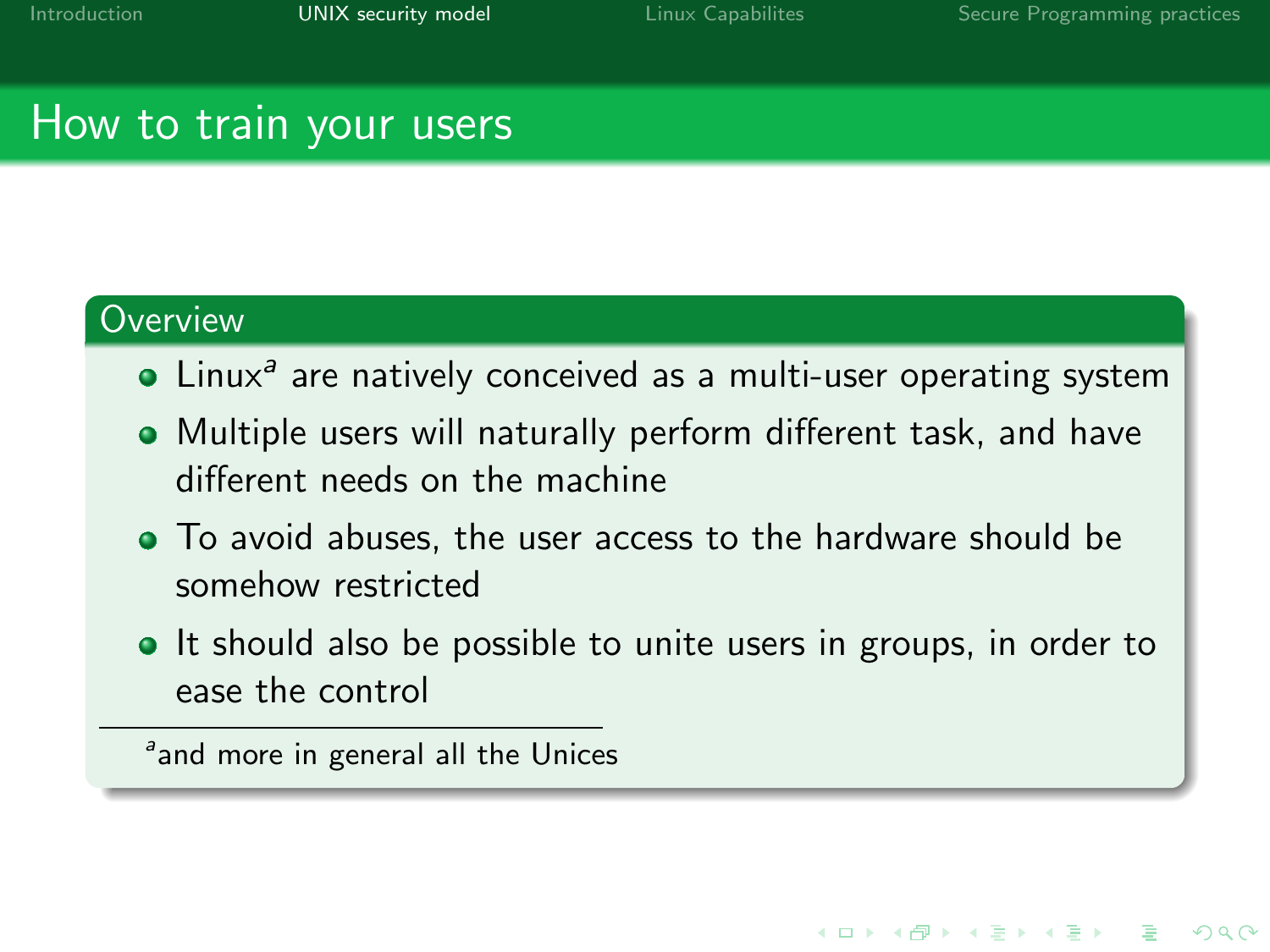### Access to the system

#### Login and credential storage

- The basic Linux authentication and user control method relies on assigning a unique numeric User IDentifier to every user
- The UIDs, together with some information about the users are stored in /etc/passwd
- $\bullet$  For safety reasons, the actual hashes of the user passwords<sup>a</sup> are preserved in /etc/shadow
- At login, the system checks if the user exists, hashes the passwords and matches it against the correct hash and executes the preferred command interpreter for the user
- For large system it is possible to use a database backend to store the credentials together with a centralized login

as noone, in his sane mind should store cleartext passwords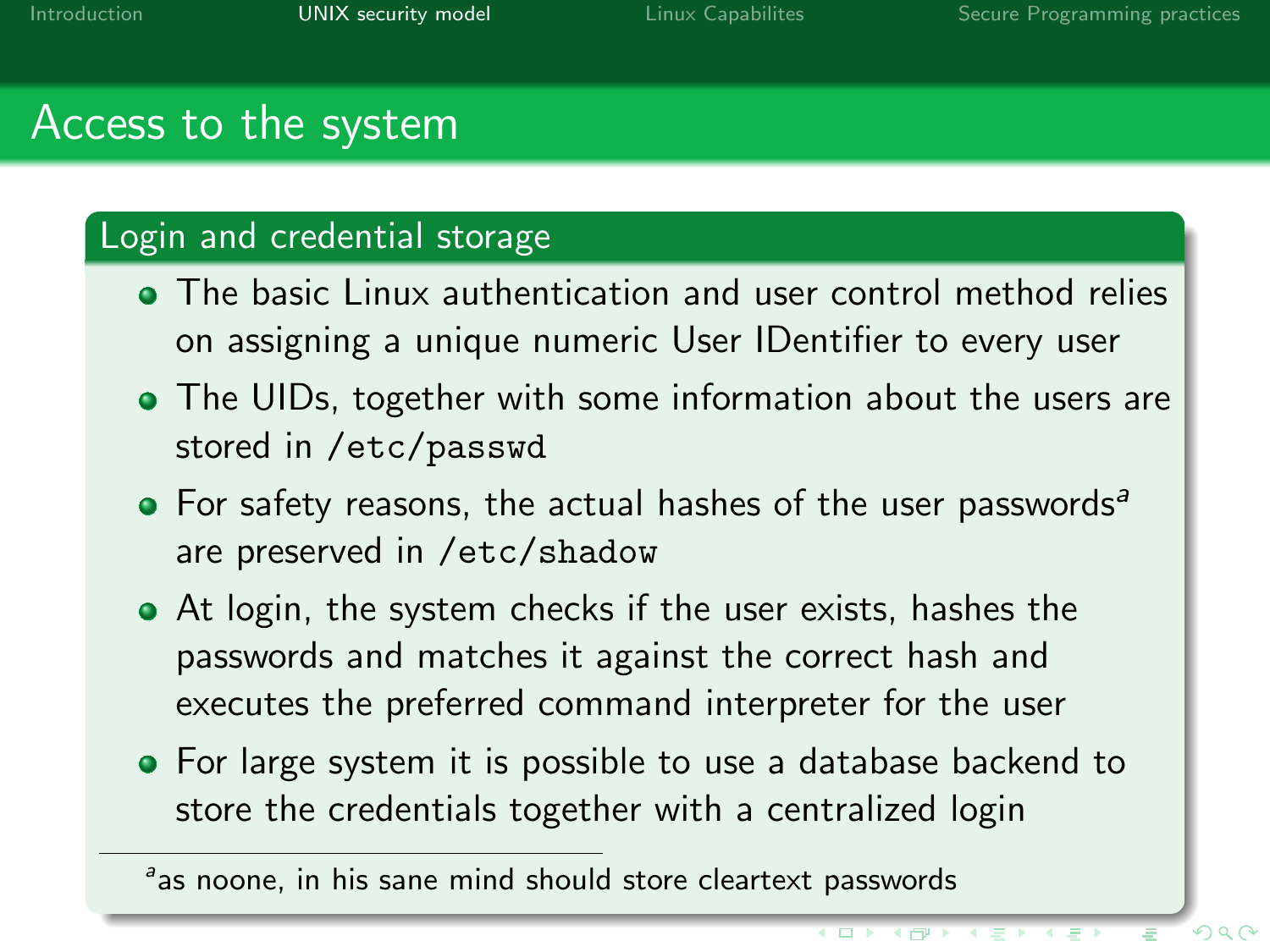### Processes

#### **Overview**

- Every process in modern Unices has three UID identifying it :
	- real UID: it is the UID of the actual process owner
	- effective UID: it is the UID used used for access control
	- saved UID: stores a previous UID in order to be able to change it back
- Every process in Linux also has an FSUID, which acts as a separate UID for file access
- Usually the FSUID follows the EUID, unless explicitly set
- Analogously to UIDs, 4 group IDs are attached to each process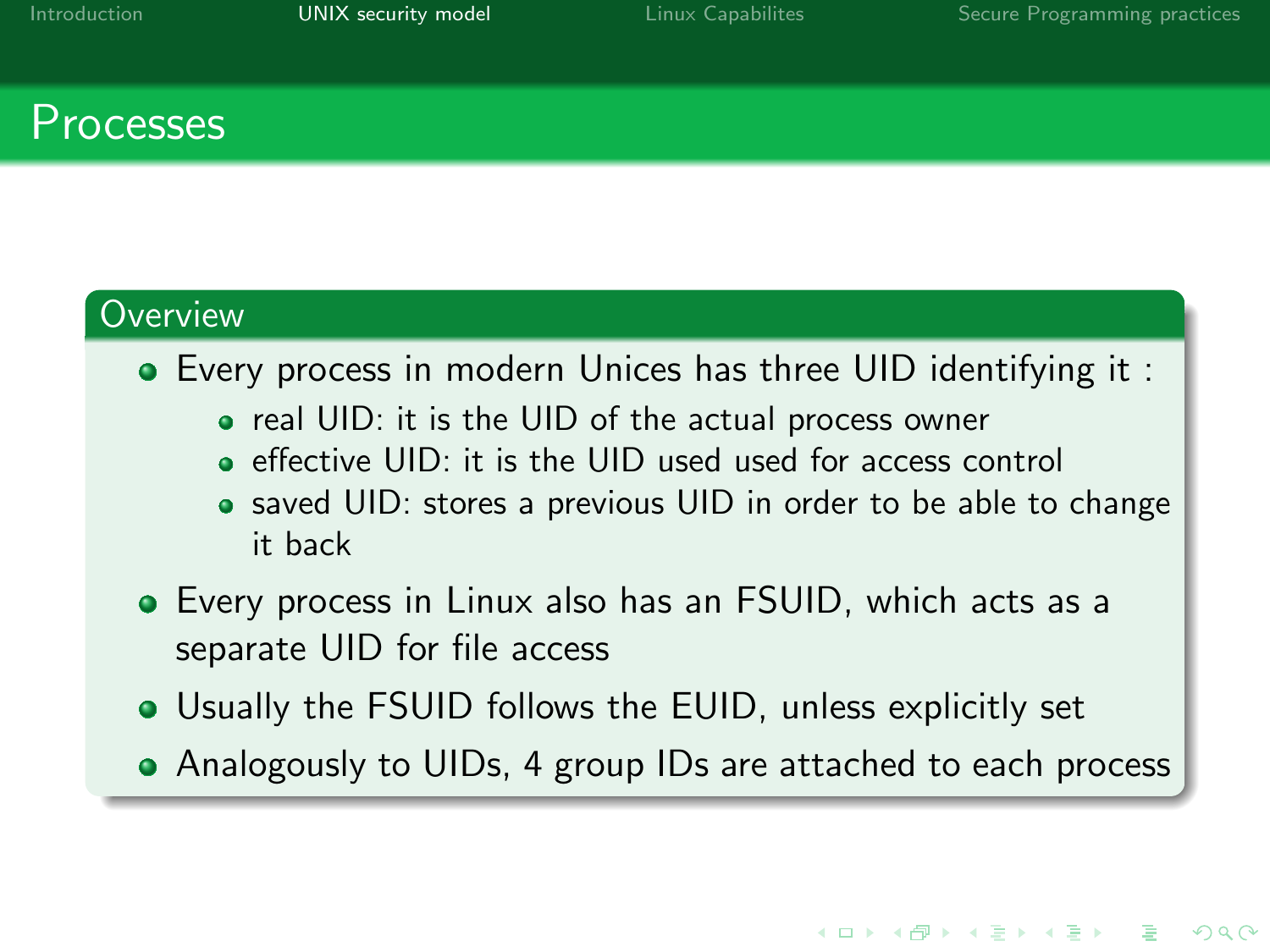K ロ ▶ K @ ▶ K 할 ▶ K 할 ▶ 이 할 → 9 Q @

### File permissions

#### **Overview**

- As we recall from the basic system administration lessons, under Unix everything is a file
- It is thus natural to have the access permissions set on every file
- Every file has both an owner and a group to which it belongs
- The basic permissions to act on a file are stored for both the owner and the group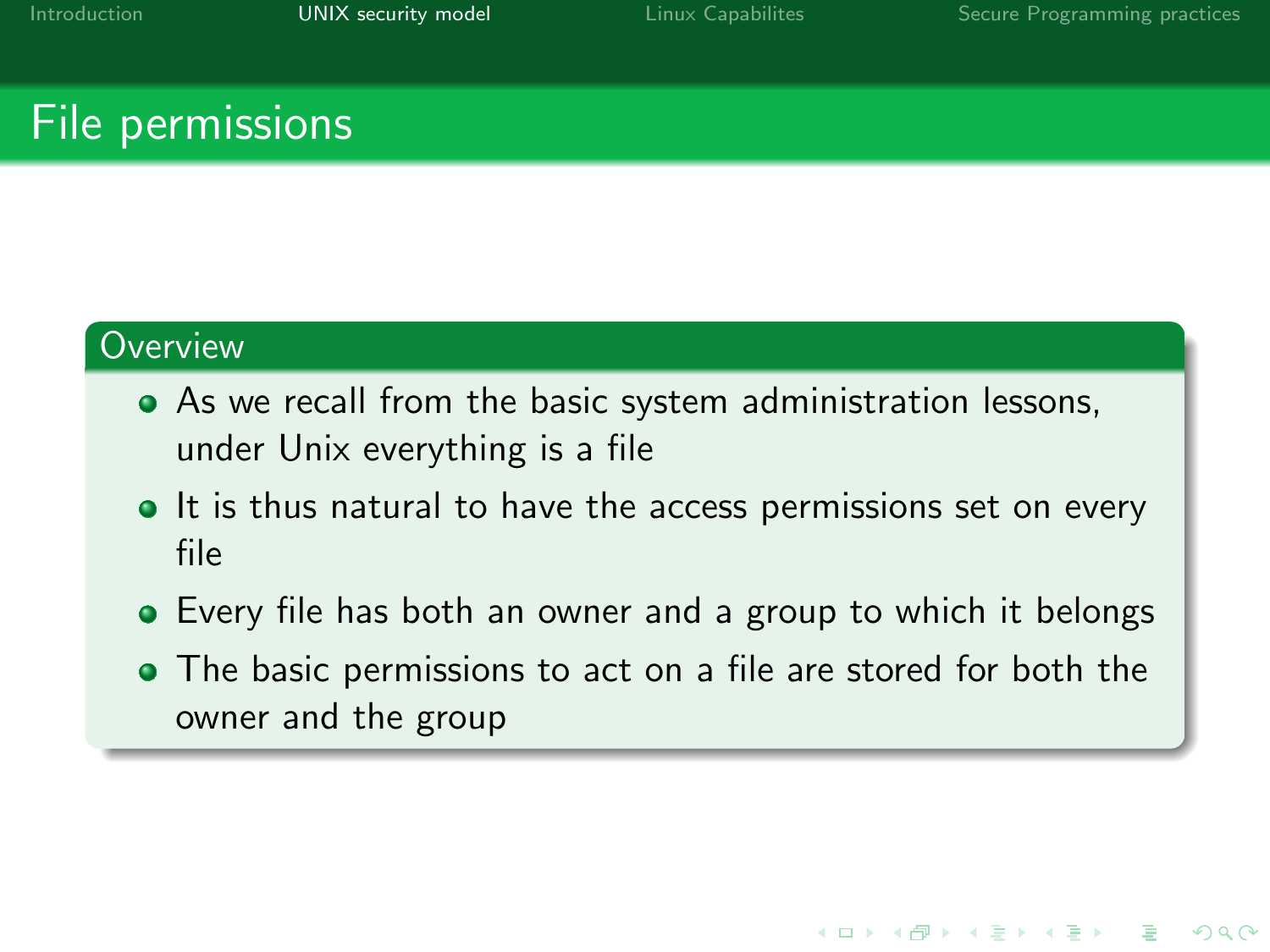### File permissions

#### the User-Group-Other model

- **•** Three access check are made under Unix : the permission to read  $(r)$ , write  $(w)$  and execute a file x
- The common permission are usually represented visually by 9 characters rwxrwxrwx
- The first 3 (rwxrwxrwx) are the permissions for the owner
- The second 3 (rwxrwxrwx) are the permissions for the members of the same group which owns the file
- The last 3 (rwxrwxrwx) are the permissions for the others
- **Permissions can be changed via the chmod command**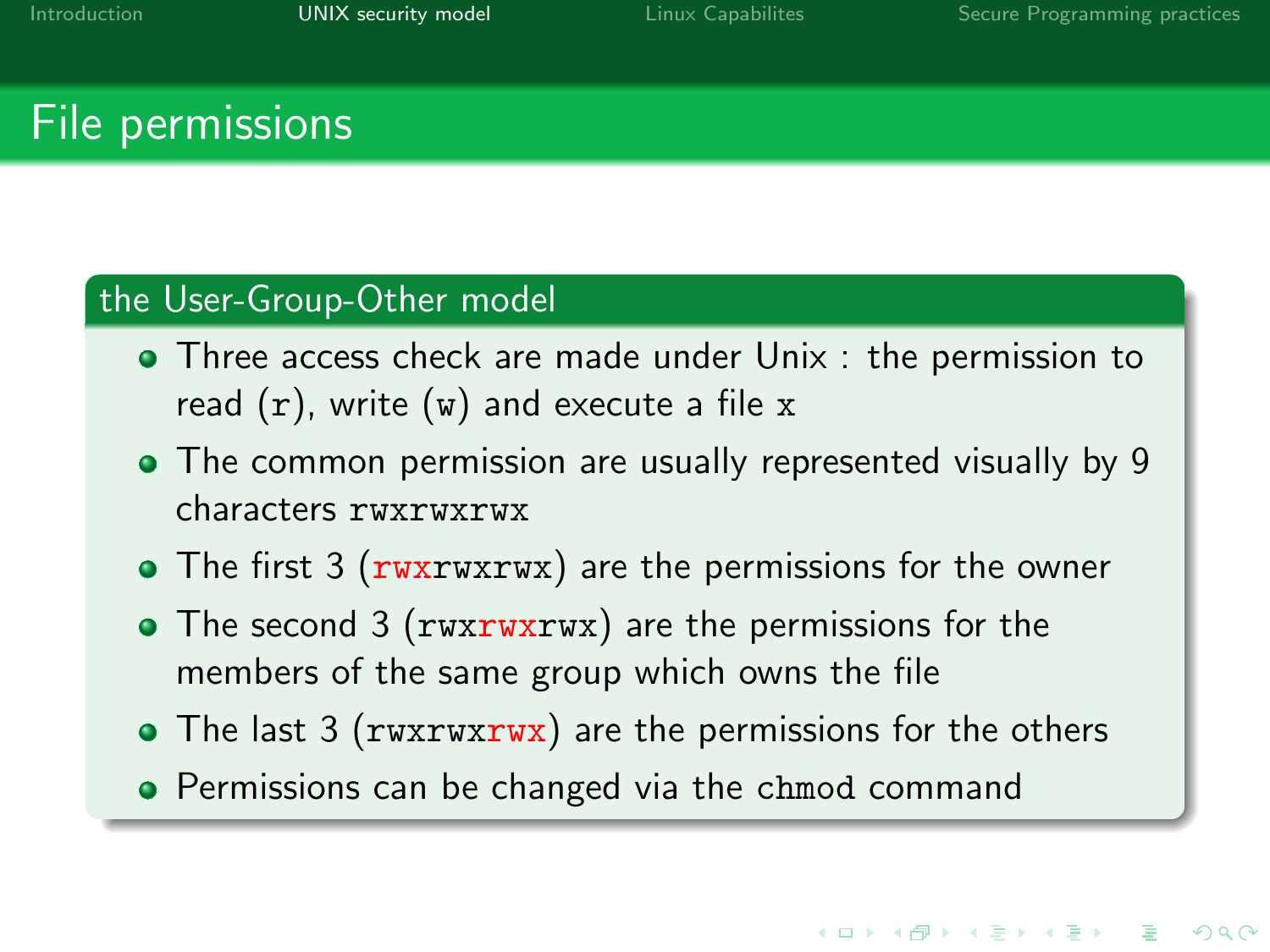### File permissions

#### Changing permissions and ownerships

- **File Permissions can be changed via the chmod command**
- chmod accepts either a 4-digit octal representation of the permissions...
- or a list of the permissions to be added-revoked
- Revoking the execute permission on a directory forbids its traversal
- A special permission, the *sticky bit* allows only the owner of a file to remove it (even if others have full access)
- The chown command allows to change the owner/group of a file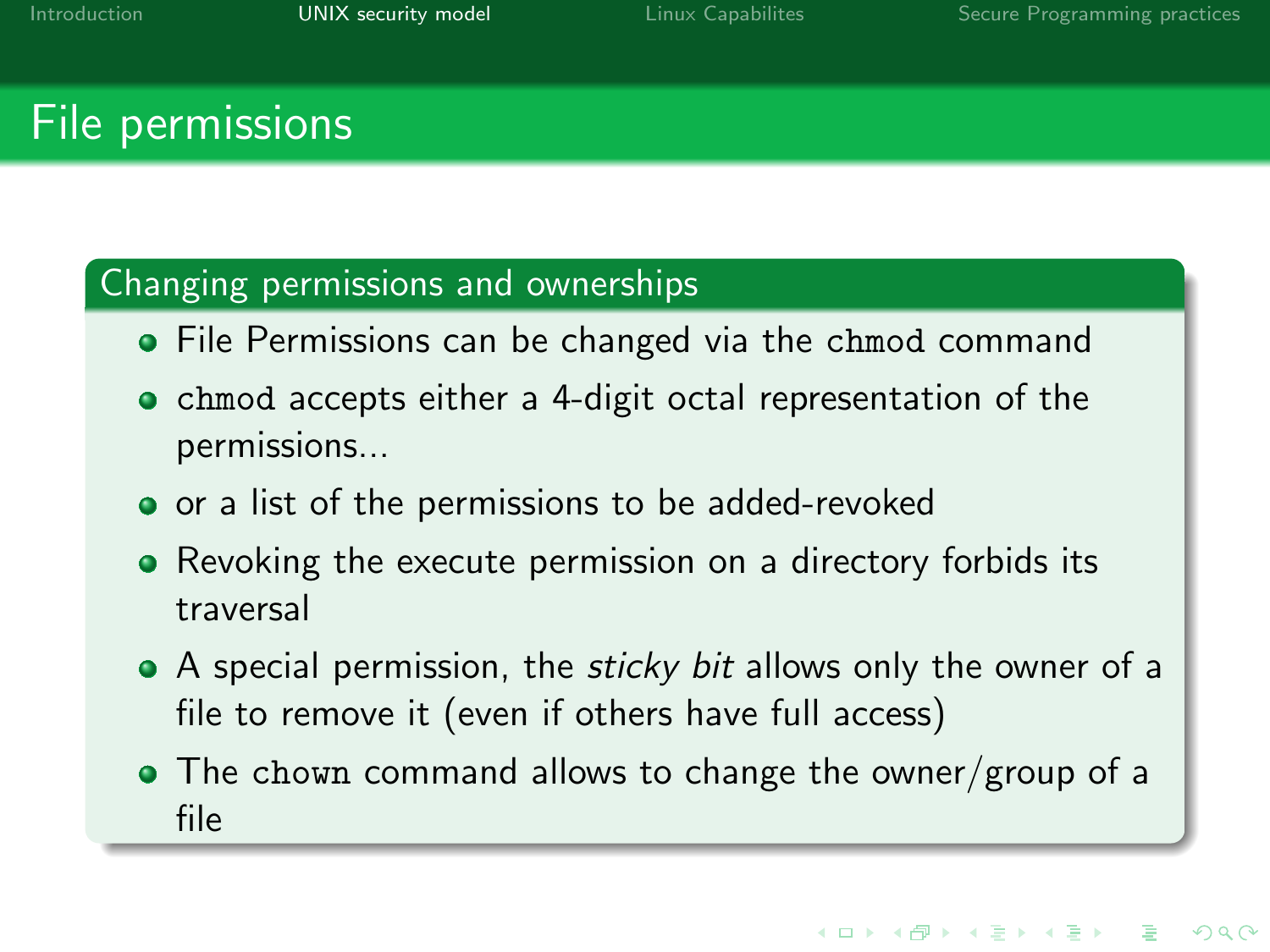### The administrator

### Got root?

- Among all the users, one is special: the system administrator
- The system administrator, by default named root has a reserved UID of 0
- Any permission check will be skipped if the issuer of an action has UID 0
- This implies that any process with EUID 0 can read/write/run anything
- Having an EUID of 0 allows a process to modify any access credentials without knowing the previous ones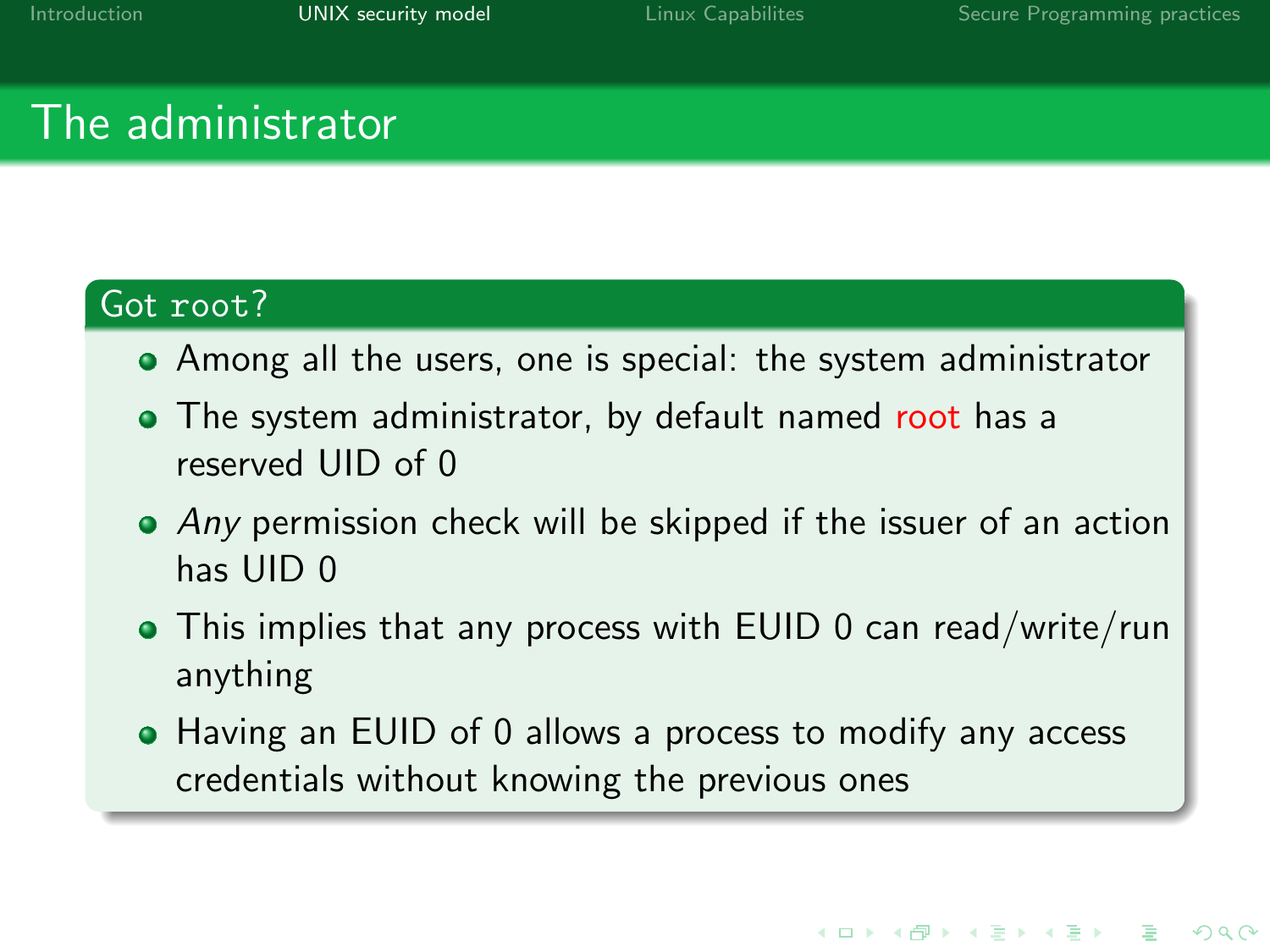# Saved IDs

#### Set user ID and set group ID

- Executable programs can be endowed with the set user ID (suid) bit via chmod
- These programs are executed with an EUID equal to the owner of the file and not the caller
- This allows to execute programs as someone else, even without his/her credentials
- Analogously, the set group ID permission changes the EGID value
- Suid root binaries act exactly as if the system administrator was running them
- You can find all of them via find / -perm +6000 -type f -user root (suid and sgid are expressed as an octal digit)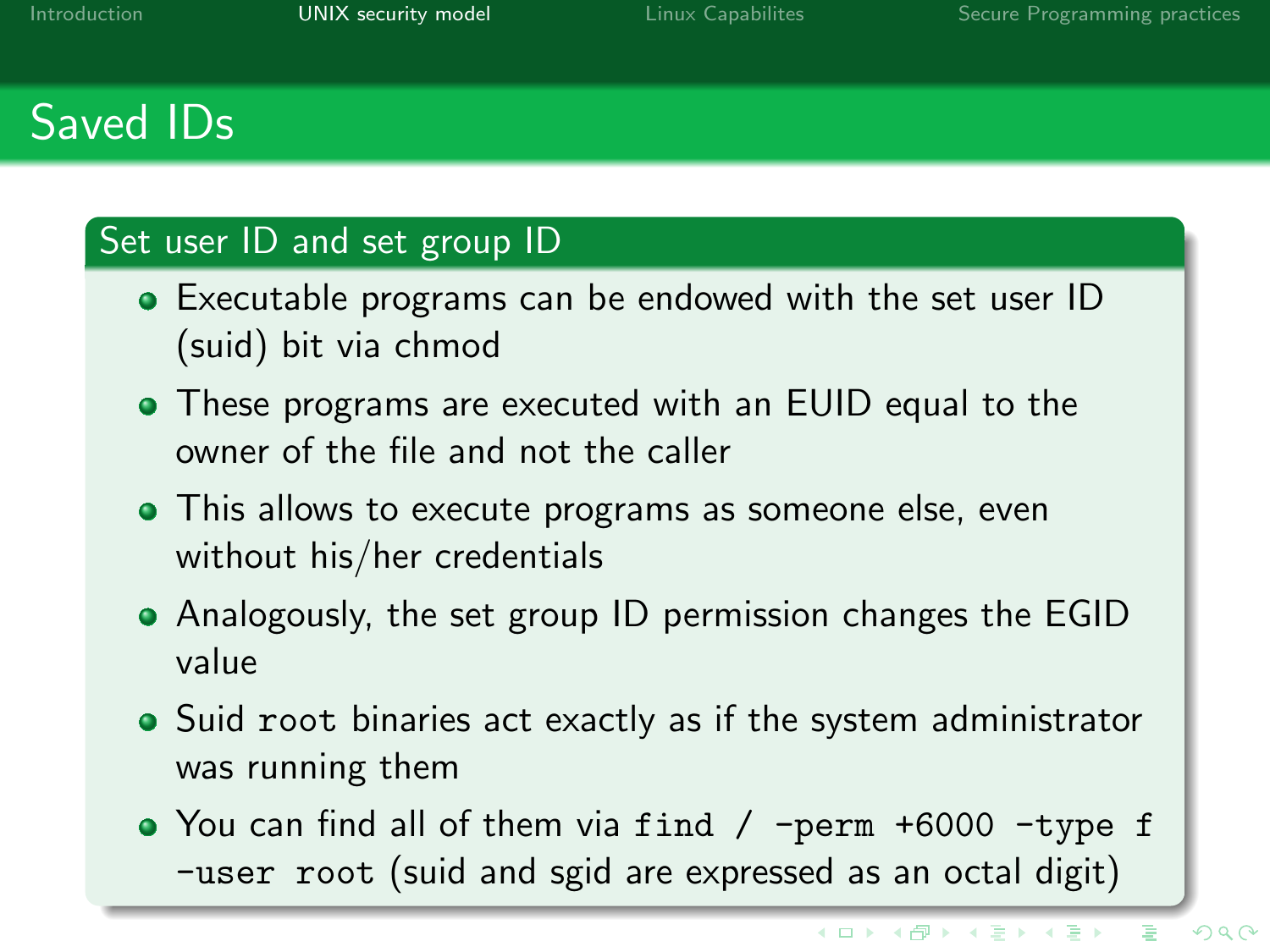**KORK EXTER IT ARE** 

## A programmer point of view

### Linux API for UNIX permissions

- The getuid and geteuid function return respectively the real and effective UID
- The setuid and seteuid try to set the respective UIDs if permitted
- The chmod function acts exactly as the command
- For chmod to work, either the EUID matches the owner of the file, or the program runs as root
- The same concept applies to the chown function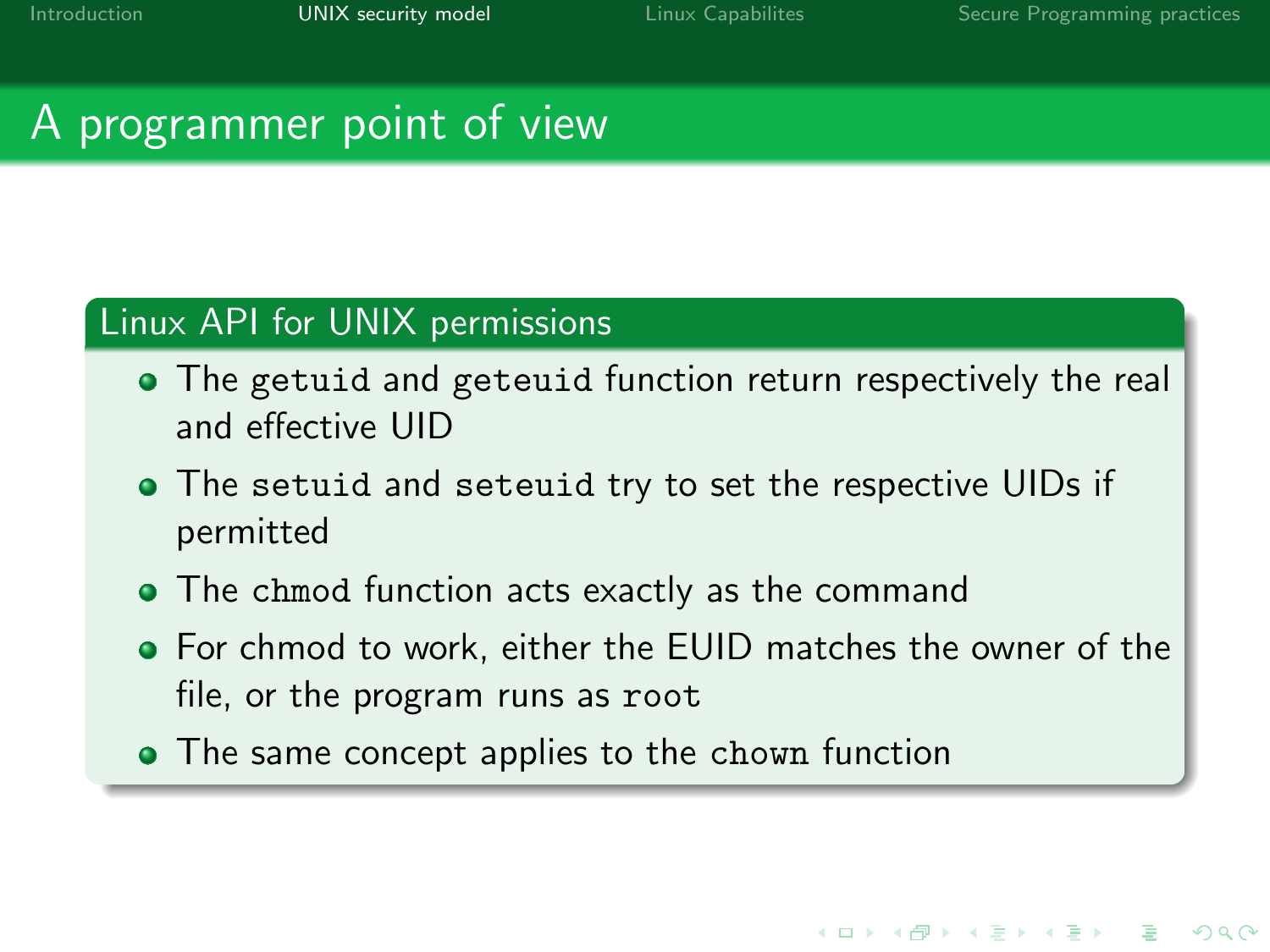# Linux Capabilities

### When root is too much

- The power held by the administrator in UNIX is absolute. yielding it in a single block may be too much
- Typical example : why must my web server run as root when it just needs to open a privileged port?
- Solution : POSIX Capabilities : partition the administrative rights in a set of capabilities
- <span id="page-12-0"></span>Affix some of the capabilites to an executable file, instead of setting it suid root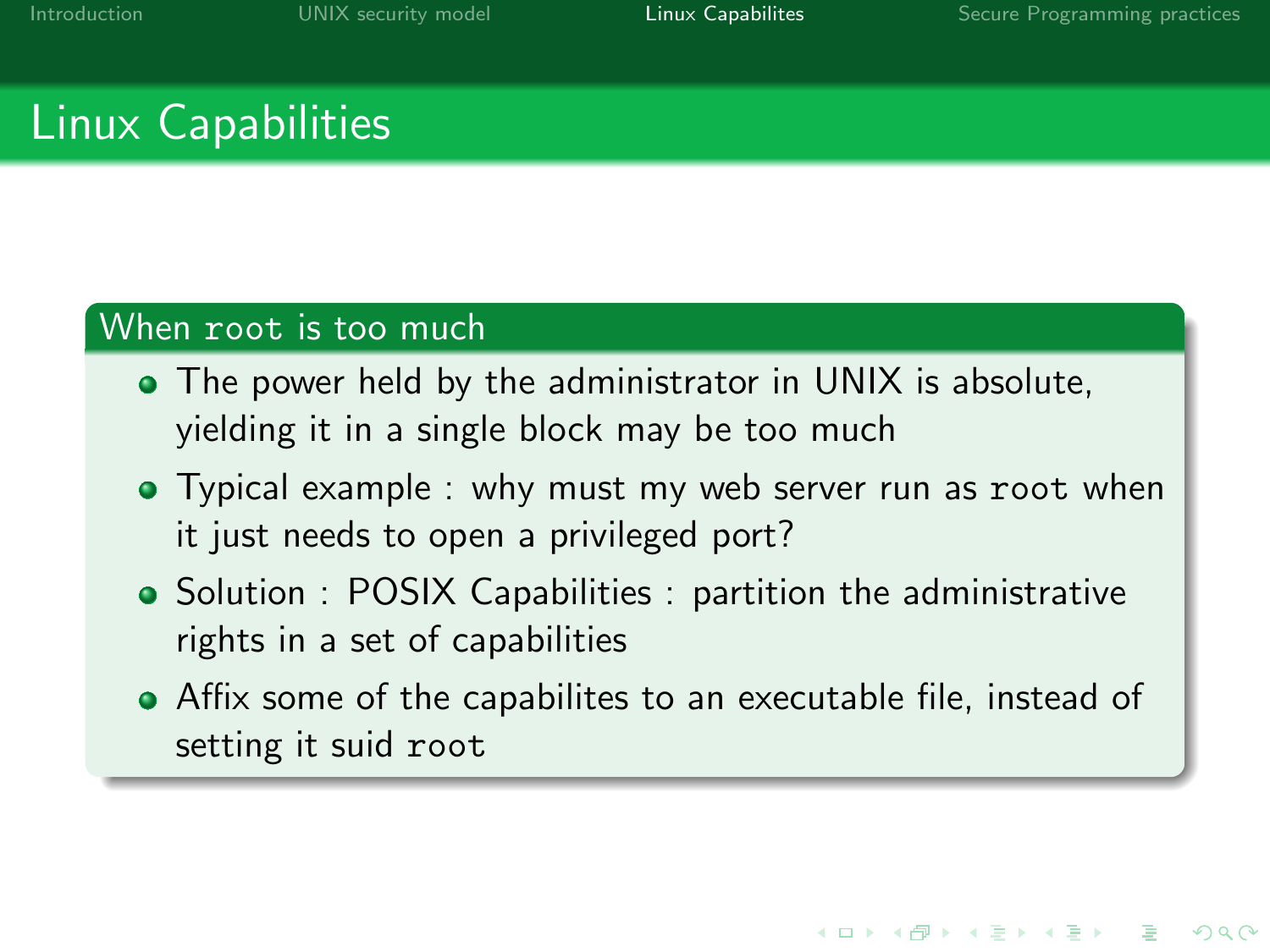# Linux Capabilities

### Common capabilities

- The list of all system capabilities is available with man capability
- Useful capabilities are :
	- CAP NET RAW : allows to use raw sockets
	- CAP NET ADMIN : allows to change routing tables
	- CAP KILL : unlocks signal sending to everyone
	- CAP SYS NICE : allows to renice with negative values
- You can retrieve the list of capabilities of a file with getcap <filename>
- Symmetrically, you can set the capabilities setcap <capability>[+|-|=]ep <filename>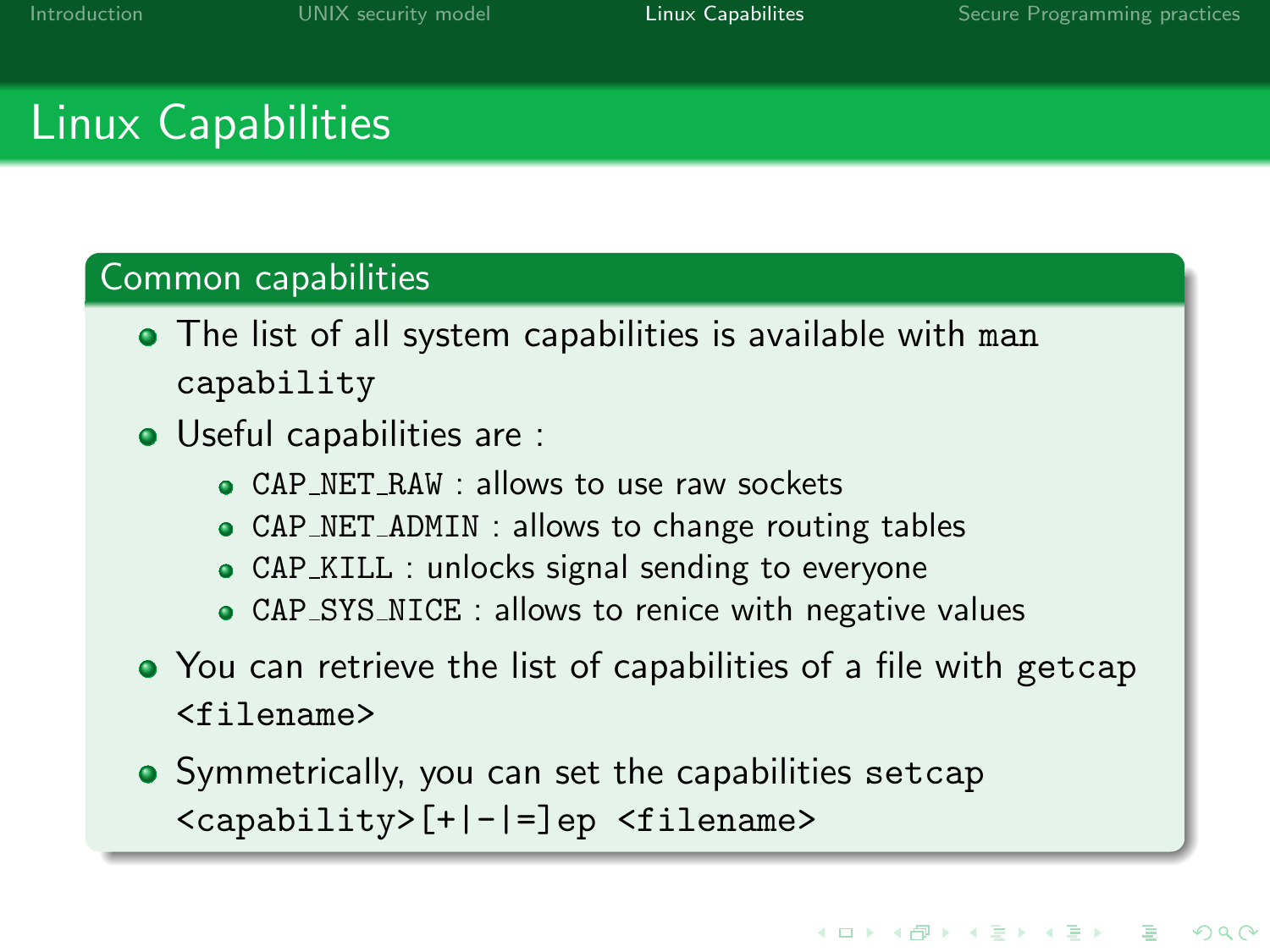**KORK EXTER IT ARE** 

# Key Ideas

### Do not take anything for granted

- Secure programming implies checking that the inputs and the environment of a program are safe
- **•** Error messages should be explanatory, but not too much
- Memory management errors are a possible source of endless issues
- The printf case
- Capabilities or extra privileges granted should be discarded when not needed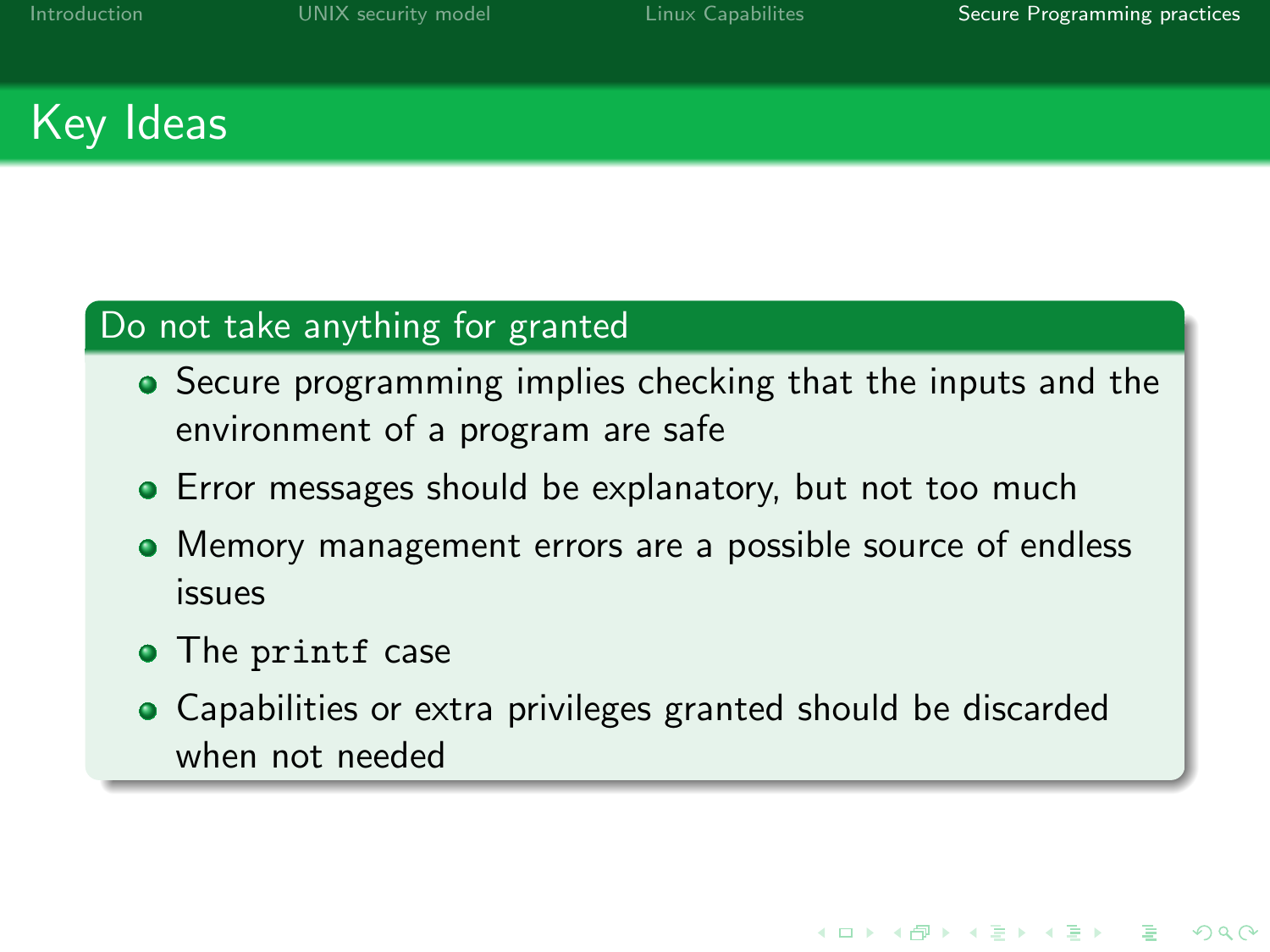## Hostile Environments

#### Mind user input

- User input may not just be "rotten", but actually intentionally poisoned
- It is possible to deviate the common behaviour of a program if it does not take any care in verifying that the input matches a sane format
- We will see two examples :
	- the system call which runs a command in a new instance of the command interpreter
	- the exec call family, which runs a command directly, replacing the code of the running process
- <span id="page-15-0"></span>Remember that, when a call to fork or exec is issued, the value of EUID and EGID is preserved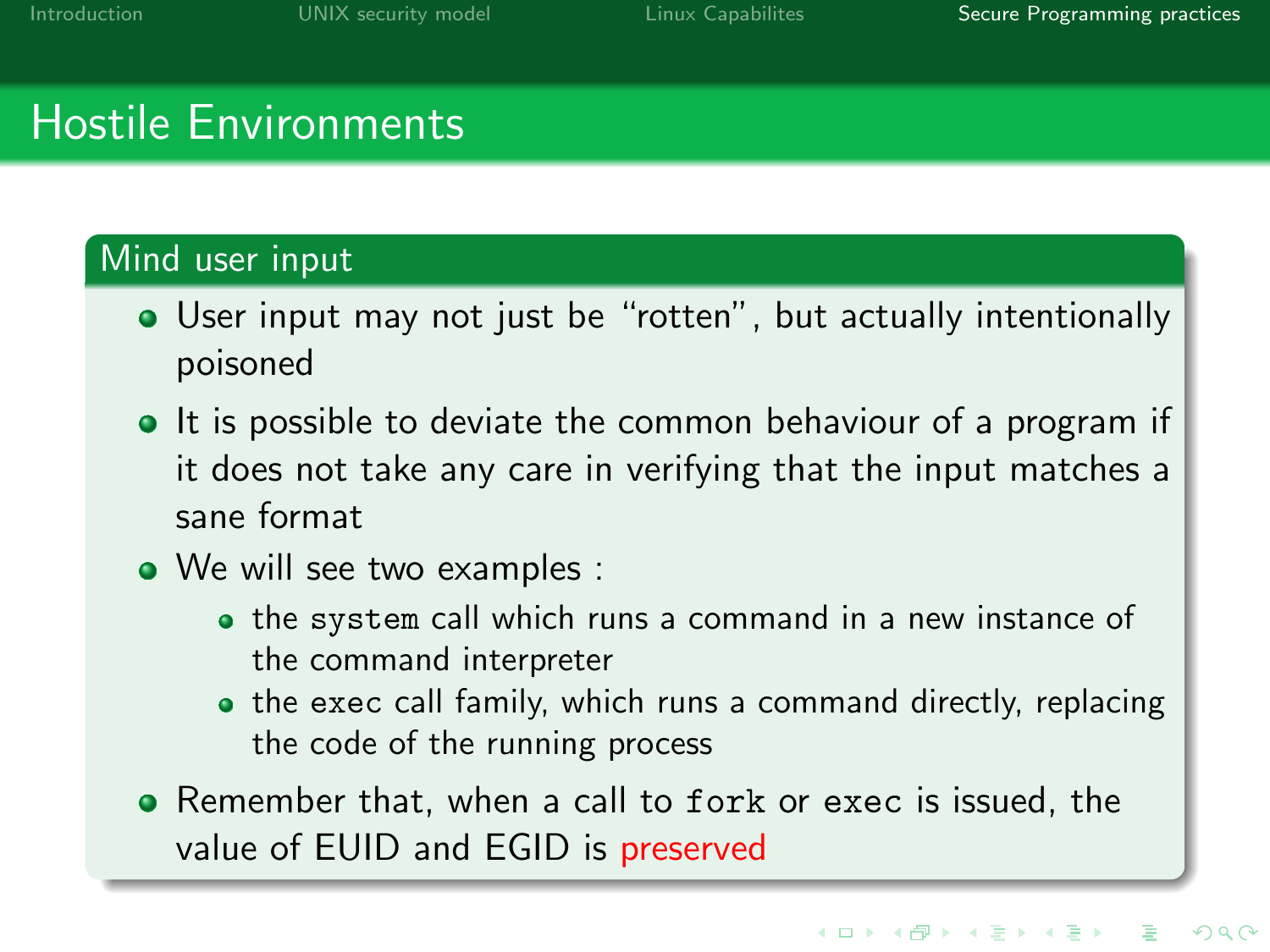## Hostile Environments

#### Error notifications

- Our good nature pushes us towards using meaningful error messages to help the user
- However, the error messages have historically been a source of information leakage
- Every time an error message is displayed, some information about the state of the program leaks
- Sample issue: what if I help the user outputting the wrong line of a config file?
- Best practice : employ verbose error messages only enclosed in DEBUG macros and remove them afterwards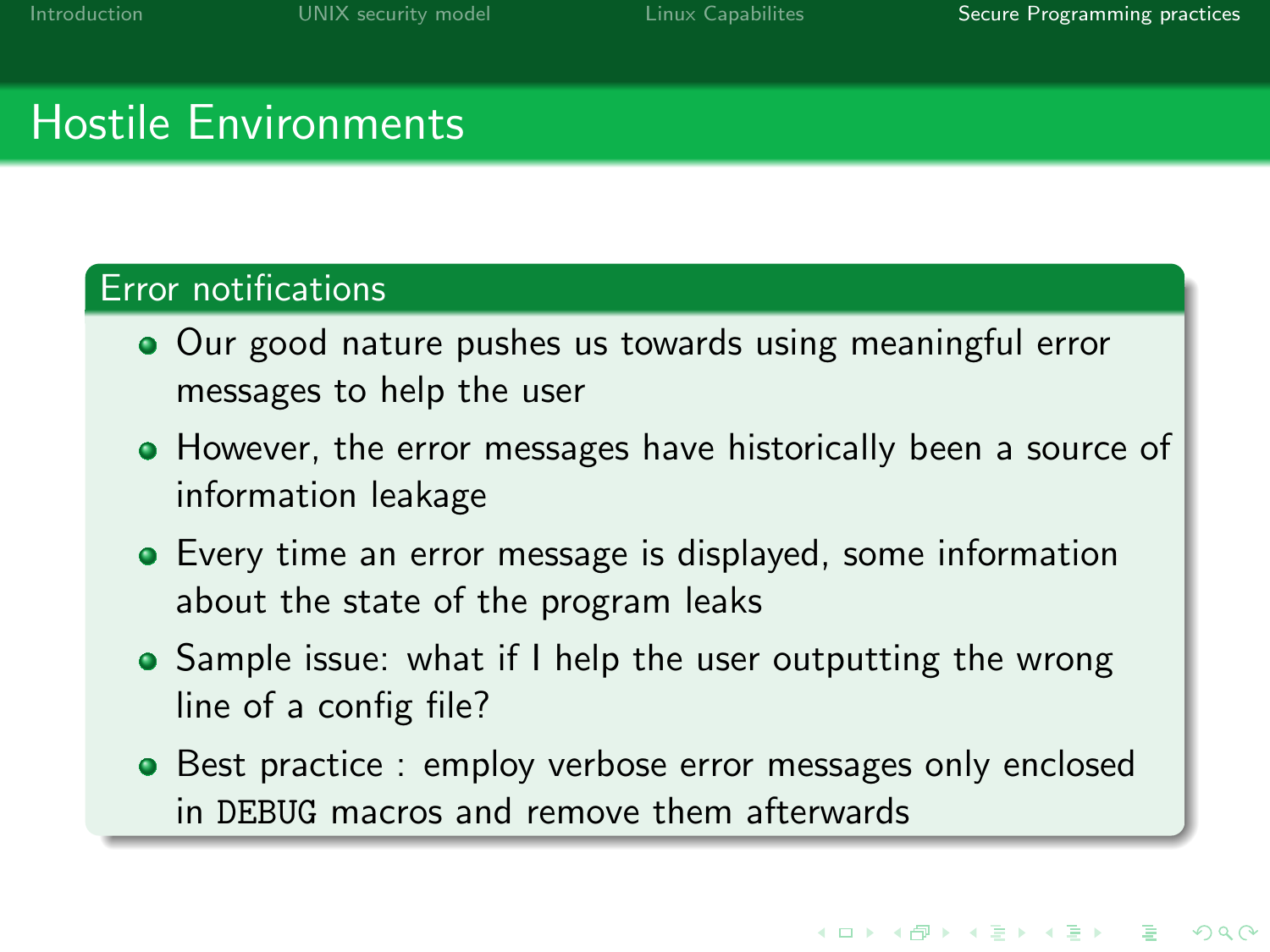## Hostile Environments

#### What's in a SEGFAULT? Wouldn't it be as dangerous as...

- Bad memory management and boundary checking looks as just a safety issue
- It turns out that performing memory copy operations without checking boundaries may allow the attacker to write anywhere in the memory segment of the program
- Since the stack is a commonly writeable area, it may happen that a part of the stack is overwritten during a strcpy operation
- ... but on the stack there's the return pointer of the actual call!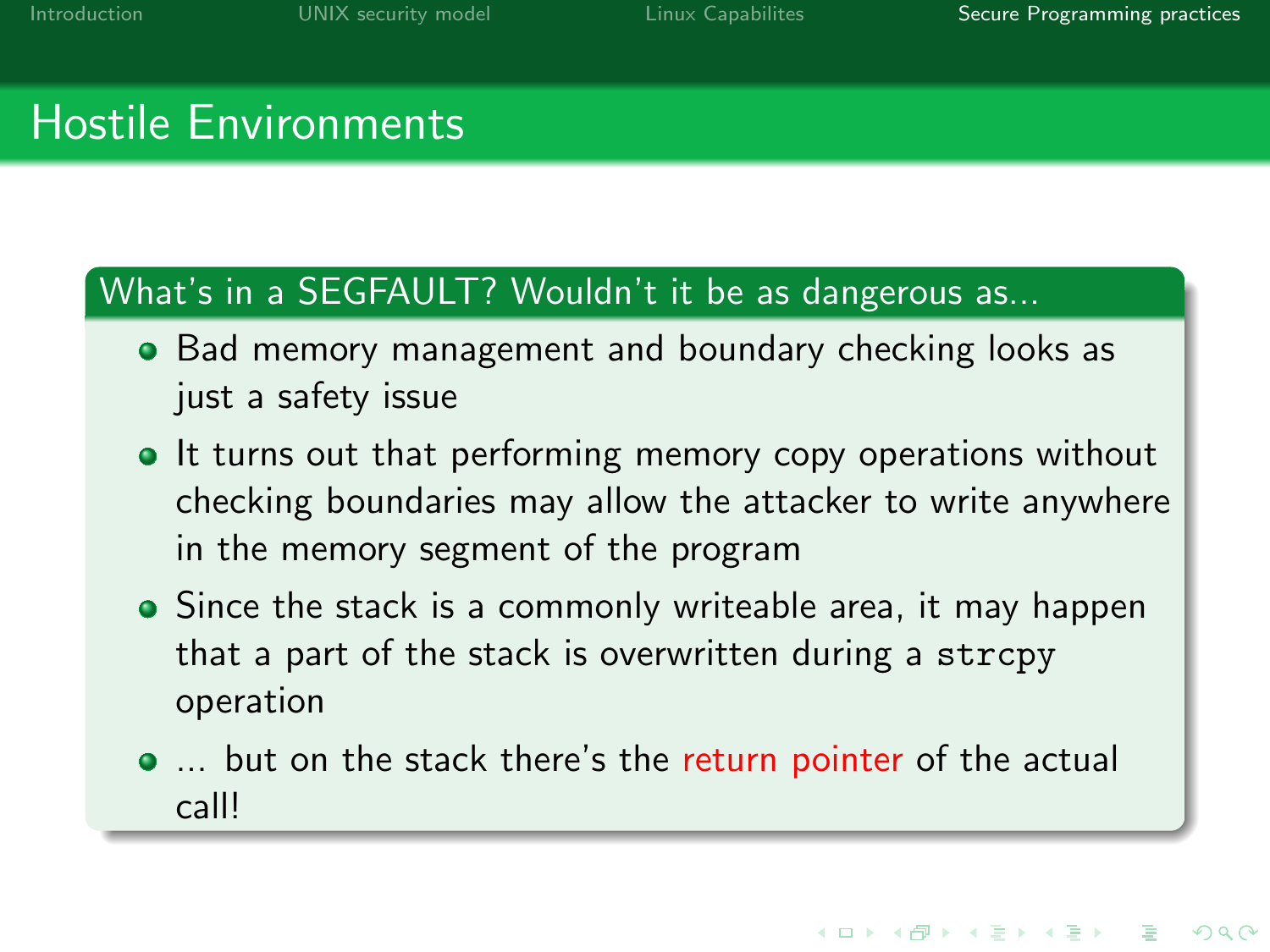## Hostile Environments

#### Proper memory management

- Arbitrary memory rewriting allows control flow hijacking: it's feasible and it's being done since 1996
- Always allocate enough space when you are copying strings  $(\#char+1)$
- Use only boundary checking copy functions (strncpy)
- Always check if memory allocations succeed, copying into a NULL pointer is also dangerous<sup>a</sup>

 $\textsuperscript{a}$  NULL is defined as (void\*) 0, so if someone mmaps things to 0...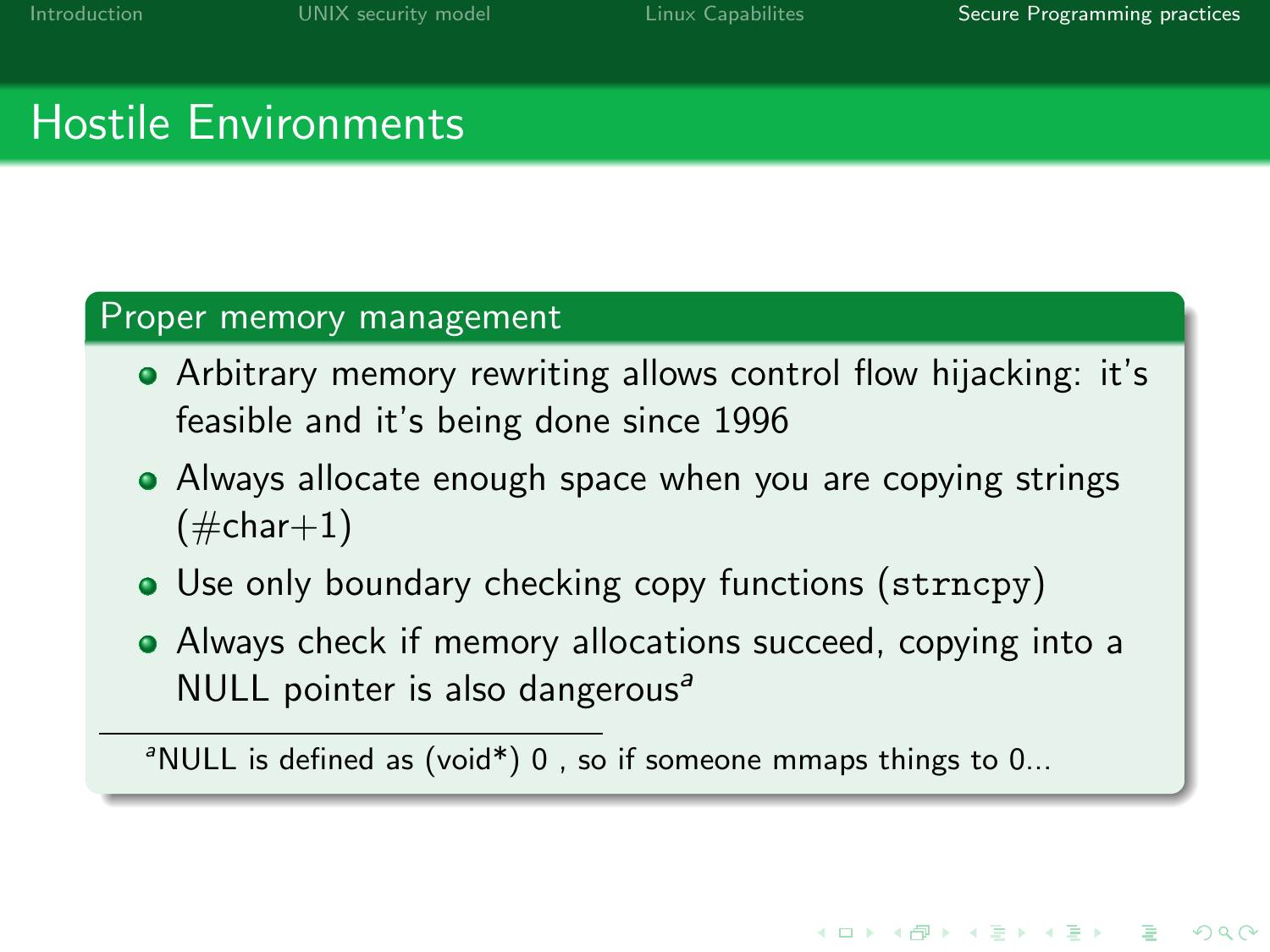**KORK EXTER IT ARE** 

## Hostile Environments

#### Format string issues

- At a first glance, the printf function looks *mostly* harmless
- However, the number of arguments it treats is implicitly indicated in the format string
- What if a printf does not have any parameters , and the user can specify a part of the string being printed?
- Reminder: among the format options allowed by C there is  $\gamma_{n}$ , which writes the number of printed character in a variable...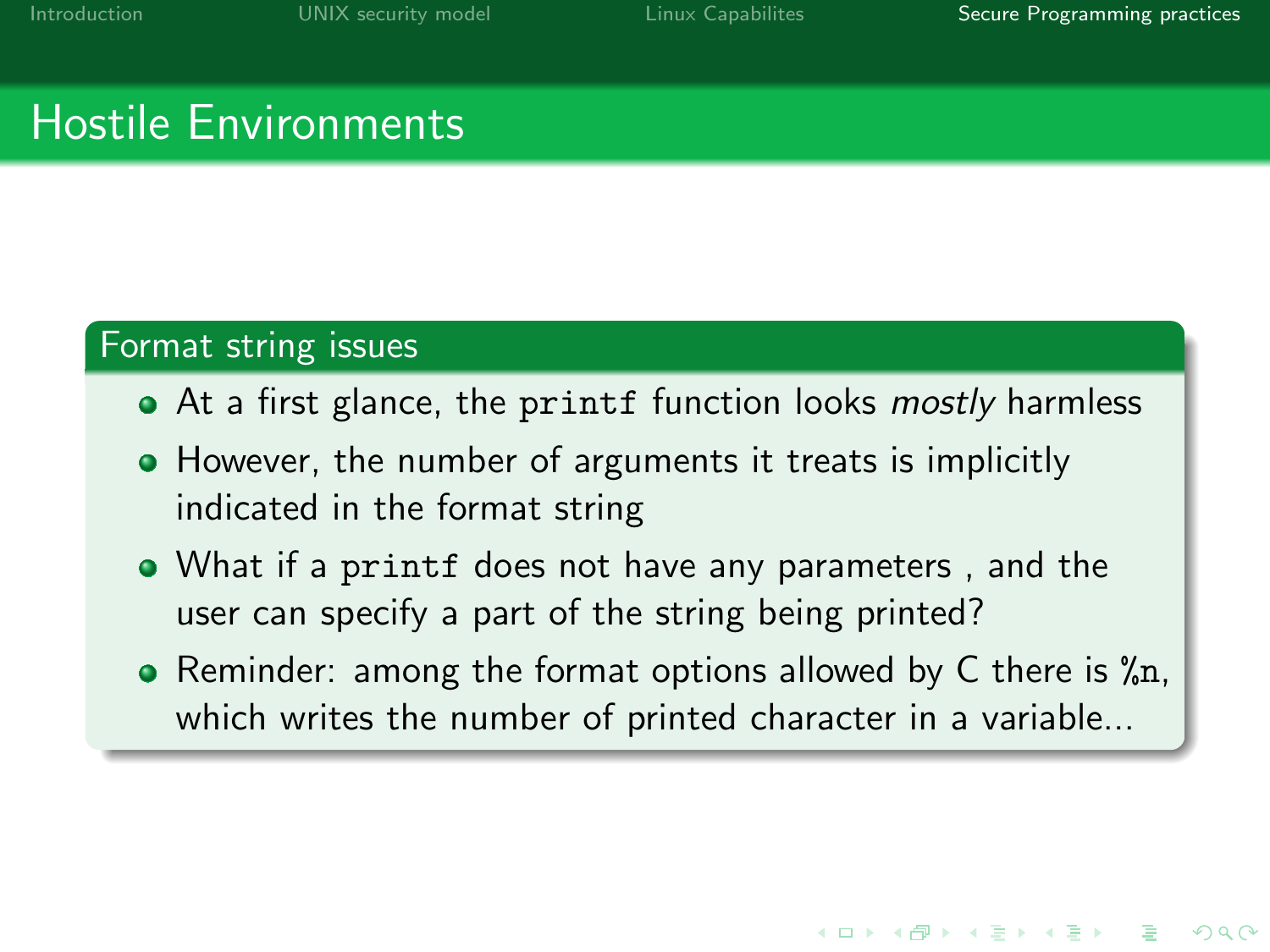# Dropping privileges

#### Typical suid privilege dropping

The correct practice if you have a suid root program to be run is to drop the privileges as soon as you do not need them anymore :

| <b>State</b> | Action            | <b>EUID</b> | Real UID | Set UID |
|--------------|-------------------|-------------|----------|---------|
| Startup      |                   |             | user     |         |
| temp. drop   | seteuid(getuid()) | user        | user     |         |
| restore      | seteuid(0)        |             | user     |         |
| Perm. drop   | setuid(getuid())  | user        | user     | user    |
| restore      | seteuid(0)        | user        | user     | user    |

**KORK STRAIN A BAR DE ROACH**